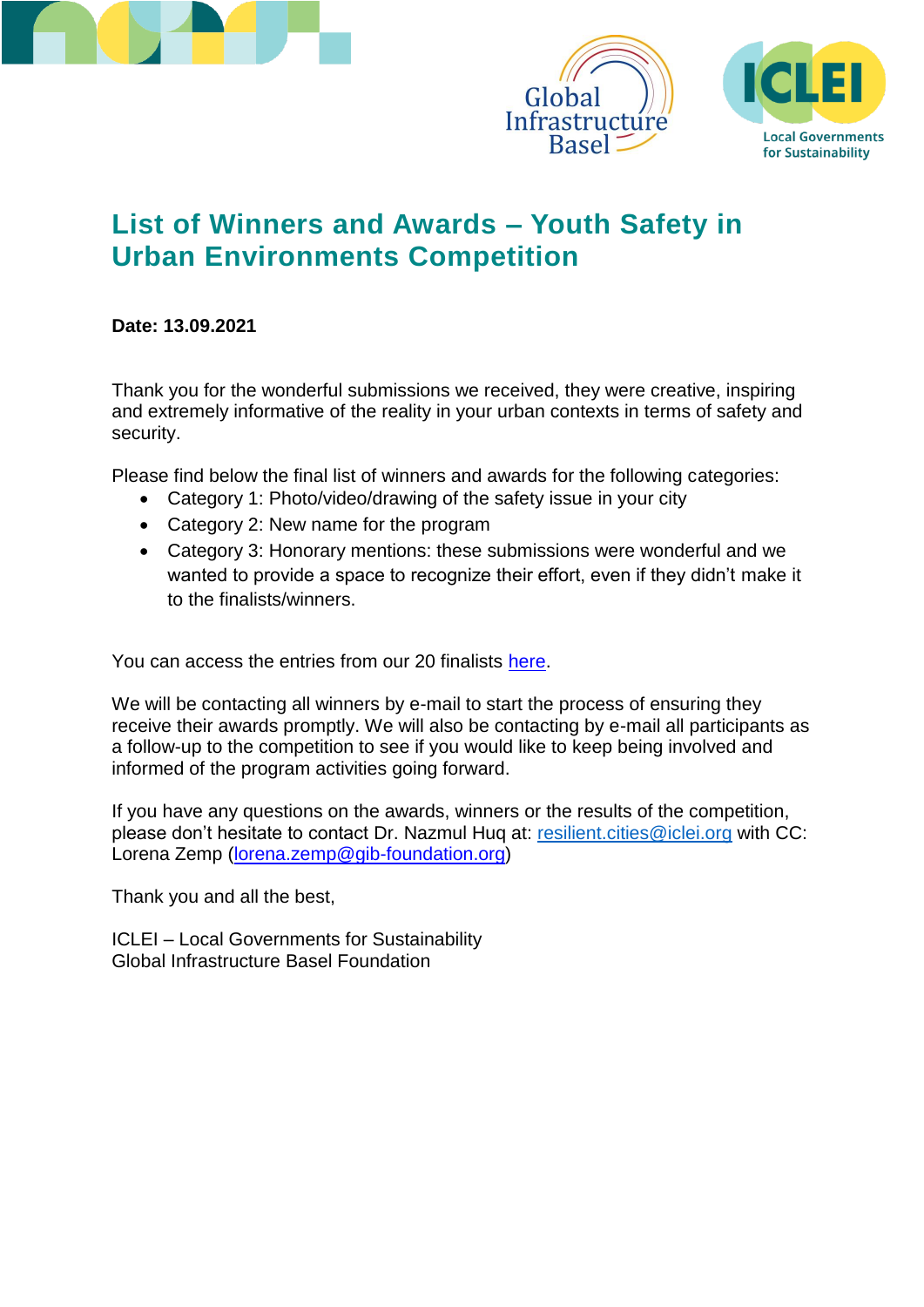





#### Category 1: Photo/video/drawing of the safety and security issue in your city Category 1: Photo/video/drawing of the safety and security issue in your

|                              |      |                       |                |     |                                                                    | <b>GIODAI</b><br>Infrastructure<br>Basel =                                                                                          |              | <b>Local Go</b><br>for Sust         |
|------------------------------|------|-----------------------|----------------|-----|--------------------------------------------------------------------|-------------------------------------------------------------------------------------------------------------------------------------|--------------|-------------------------------------|
|                              |      |                       |                |     |                                                                    | Category 1: Photo/video/drawing of the safety and security issue in your city                                                       |              |                                     |
| <b>Category</b>              | Rank | <b>Full name</b>      | <b>Country</b> | Age | <b>Title</b>                                                       | <b>Description</b>                                                                                                                  | <b>Votes</b> | <b>Allocated prize</b><br>(voucher) |
| Photo/video 1st<br>/drawing  |      | S M Al Amin           | Bangladesh     |     | 19 Road mismanagement<br>and suffering                             | Traffic is being disrupted on the<br>Dhaka-Aricha highway due to<br>parking in front of Savar city center,<br>dirt on the road etc. |              | 1429 300 CHF                        |
| Photo/video 2nd<br>/drawing  |      | Tanveer Ahmed         | Bangladesh     |     | 21 Waterlogging - The<br>Agony of Chittagong<br>City               | Waterlogging becoming chronic<br>due to inadequate drainage system<br>which is enough to collapse the city                          |              | 1333 200 CHF                        |
| Photo/video 3rd<br>/drawing  |      | Moshiur Rahman Akash  | Bangladesh     |     | 21 Waste interupts mobility<br>and threatens the<br>environment    | This misery of the road due to lack<br>of awareness. Dirt from all the<br>houses around the road is dumped<br>here.                 |              | 1303 150 CHF                        |
| Photo/video 4th<br>/drawing  |      | Nurun Nahar Akter     | Bangladesh     |     | 21 Need of a safe world for<br>girls                               | Sometime girls face sexual<br>harassment problem.I want safe<br>world for girls.                                                    |              | 343 100 CHF                         |
| Photo/video 5th<br>/drawing  |      | Uththara Vidanagamage | Sri Lanka      |     | 15 Reunite human beings<br>with mother nature                      | If humanity had destruct the nature<br>by waste, they should reconstruct it<br>as in the native way                                 |              | 144 100 CHF                         |
| Photo/video 6th<br>/drawing  |      | Rachel Emeka          | Nigeria        |     | 18 Effects of abandoned<br>construction sites on<br>youth mobility | The photo gives details of the<br>movement sufferings by people<br>especially youths in my community.                               |              | 122 100 CHF                         |
| Photo/video 8th<br>/drawing  |      | Oyshi Kabiraj         | Bangladesh     |     | 15 Poor waste<br>management system                                 | A lady is feeling uncomfortable for<br>the bad smell of garbage and the<br>water is also being polluted                             |              | 89 100 CHF                          |
| Photo/video 10th<br>/drawing |      | Muhammad Noor Fauzan  | Indonesia      |     | 21 Below the Horizon.                                              | An example of unsustainable urban<br>planning in Bandung. A distinct<br>difference between life and agenda                          |              | 24 100 CHF                          |
| Photo/video 12th<br>/drawing |      | Luis Cruz             | <b>Bolivia</b> |     | TY=RISK IN THE<br><b>COMMUNITY</b>                                 | 18 DARKNESS+INSECURI NIGHT-TIME INSECURITY                                                                                          |              | 20 100 CHF                          |
| Photo/video 13th<br>/drawing |      | Alex C.               |                |     | 15 Gangs                                                           | Lack of control by the police, lack of<br>organisation of neighbourhood<br>councils                                                 |              | 15 100 CHF                          |
| Photo/video 14th<br>/drawing |      | Fadlan Rifa           | Indonesia      |     | 16 Alun-alun Batu needs<br>crossing facilities                     | Alun-alun Batu needs a safer<br>crossing infrastructure to reach the<br>surrounding places                                          |              | 15 100 CHF                          |
| Photo/video 15th<br>/drawing |      | Jeffrey opoku         | Ghana          |     | 21 Accra waste crisis                                              | A 25 seconds video of how plastics<br>have vitiated the beauty of Accra<br>through human activity                                   |              | 13 100 CHF                          |